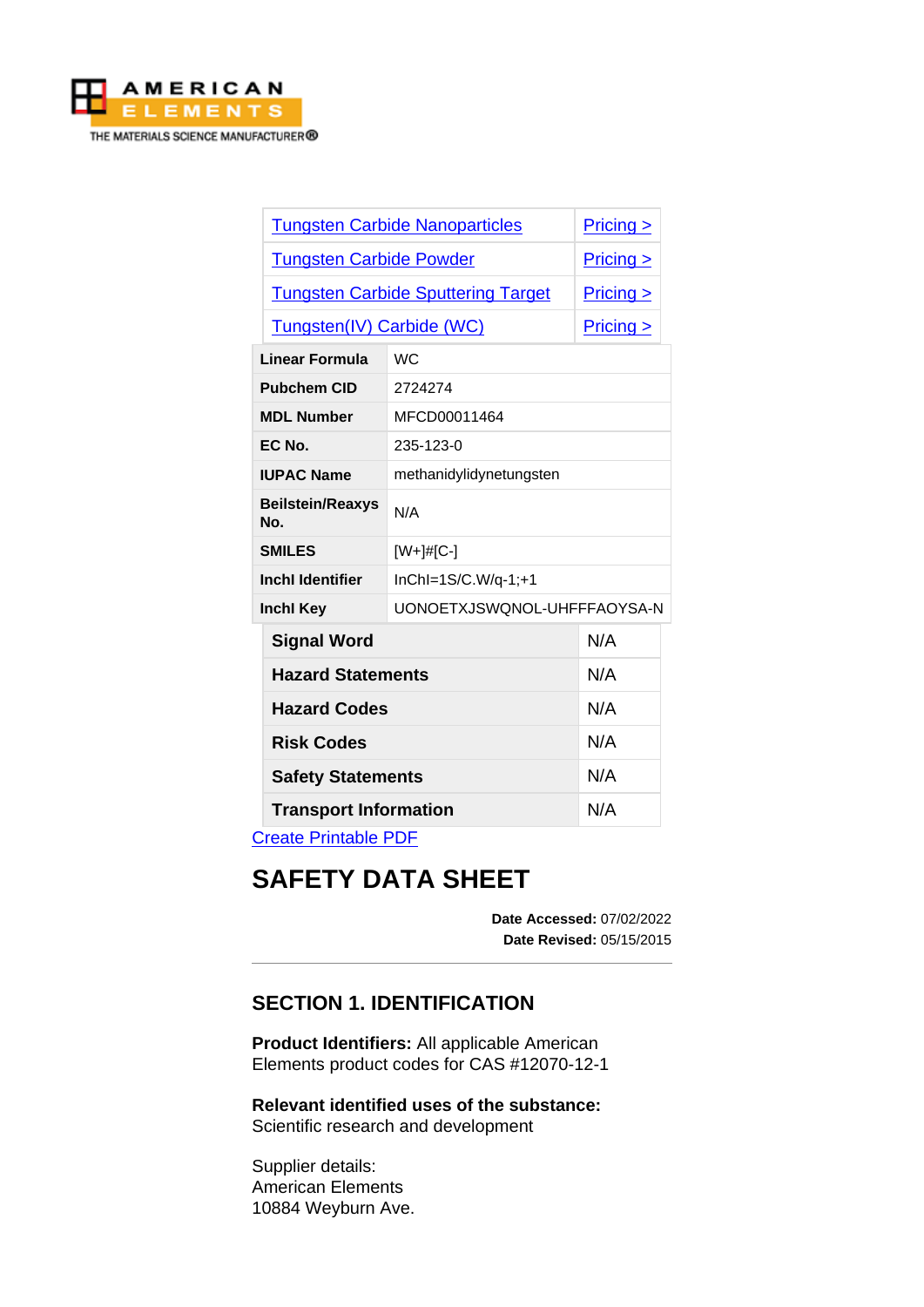Los Angeles, CA 90024 Tel: +1 310-208-0551 Fax: +1 310-208-0351

Emergency telephone number: Domestic, North America +1 800-424-9300 International +1 703-527-3887

# **SECTION 2. HAZARDS IDENTIFICATION**

Classification of the substance or mixture in accordance with 29 CFR 1910 (OSHA HCS) GHS02 Flame Flam. Sol. 2 H228 Flammable solid. Hazards not otherwise classified No data available GHS label elements, including precautionary statements Hazard pictograms



GHS02 Signal word Warning Hazard statements H228 Flammable solid. Precautionary statements P210 Keep away from heat/sparks/open flames/hot surfaces. No smoking. P280 Wear protective gloves/protective clothing/eye protection/face protection. P240 Ground/bond container and receiving equipment. P241 Use explosion-proof electrical/ventilating/lighting/equipment. P370+P378 In case of fire: Use for extinction: CO2, powder or water spray. WHMIS classification B4 - Flammable solid D2A - Very toxic material causing other toxic effects Classification system HMIS ratings (scale 0-4) (Hazardous Materials Identification System) HEALTH FIRE **REACTIVITY** 1  $\mathfrak{D}$ 1 Health (acute effects)  $= 1$  $Flammability = 2$ Physical Hazard = 1 Other hazards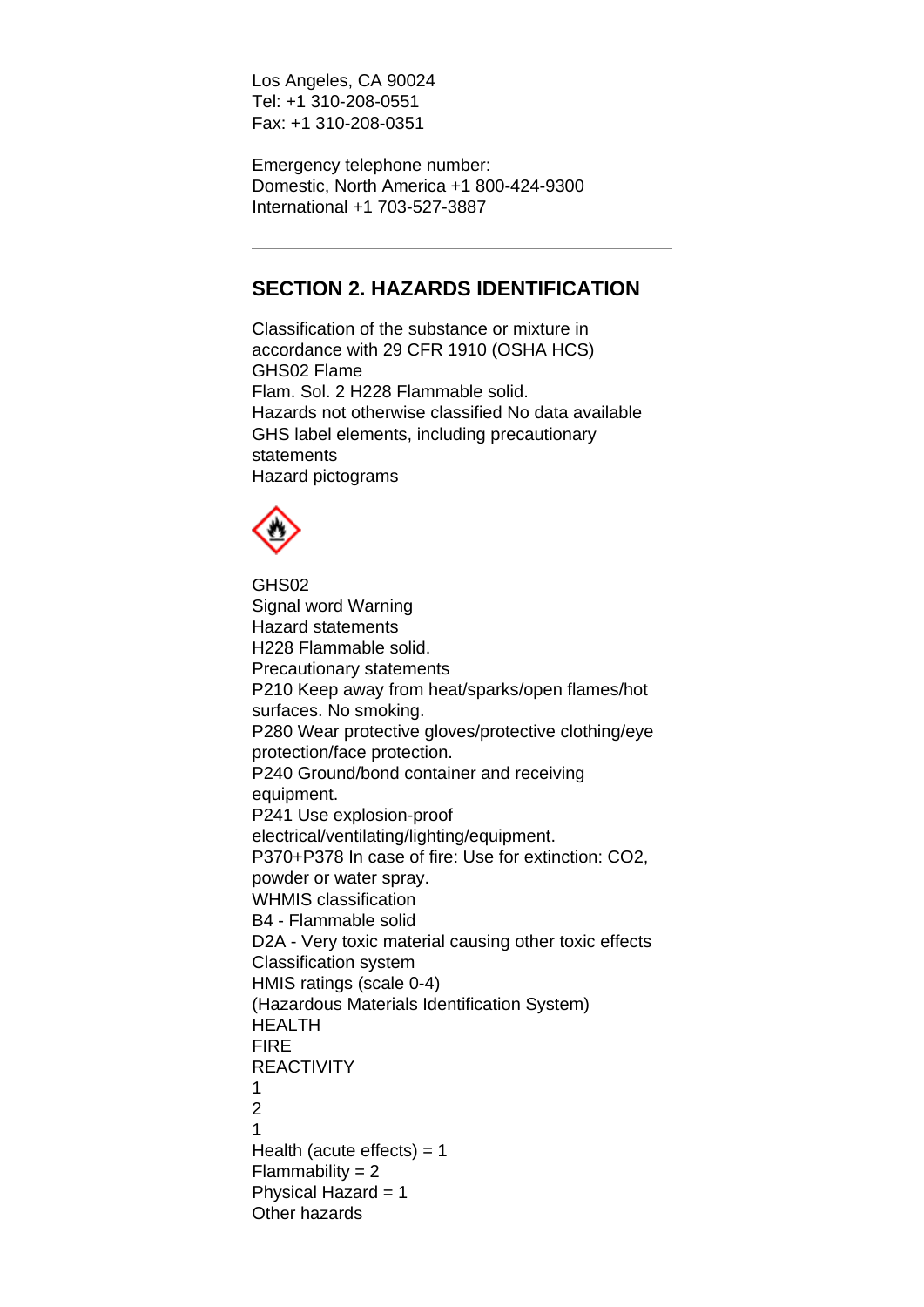Results of PBT and vPvB assessment PBT: N/A vPvB: N/A

#### **SECTION 3. COMPOSITION/INFORMATION ON INGREDIENTS**

**Substances** CAS No. / Substance Name: 12070-12-1 Tungsten carbide Identification number(s): EC number: 235-123-0

### **SECTION 4. FIRST AID MEASURES**

Description of first aid measures If inhaled: Supply patient with fresh air. If not breathing, provide artificial respiration. Keep patient warm. Seek immediate medical advice. In case of skin contact: Immediately wash with soap and water; rinse thoroughly. Seek immediate medical advice. In case of eye contact: Rinse opened eye for several minutes under running water. Consult a physician. If swallowed: Seek medical treatment. Information for doctor Most important symptoms and effects, both acute and delayed: No data available Indication of any immediate medical attention and special treatment needed: No data available

## **SECTION 5. FIREFIGHTING MEASURES**

Extinguishing media Suitable extinguishing agents In case of fire, use sand, carbon dioxide or powdered extinguishing agent. Never use water. For safety reasons unsuitable extinguishing agents **Water** Special hazards arising from the substance or mixture If this product is involved in a fire, the following can be released: Metal oxide fume Carbon monoxide and carbon dioxide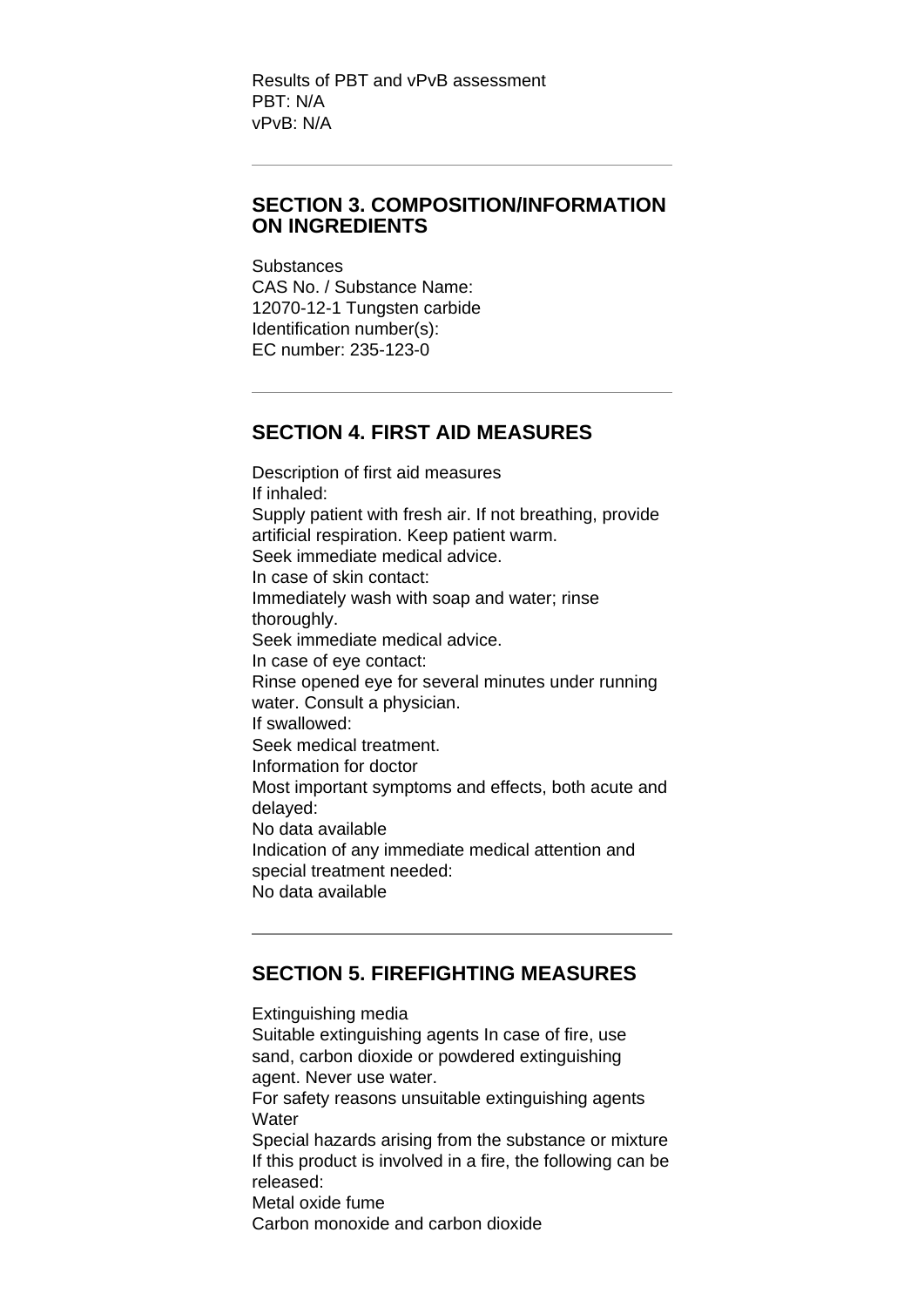Advice for firefighters Protective equipment: Wear self-contained respirator. Wear fully protective impervious suit.

## **SECTION 6. ACCIDENTAL RELEASE MEASURES**

Personal precautions, protective equipment and emergency procedures Use personal protective equipment. Keep unprotected persons away. Ensure adequate ventilation Keep away from ignition sources Environmental precautions: Do not allow material to be released to the environment without official permits. Methods and materials for containment and cleanup: Keep away from ignition sources. Ensure adequate ventilation. Prevention of secondary hazards: Keep away from ignition sources. Reference to other sections See Section 7 for information on safe handling See Section 8 for information on personal protection equipment. See Section 13 for disposal information.

## **SECTION 7. HANDLING AND STORAGE**

**Handling** 

Precautions for safe handling Keep container tightly sealed. Store in cool, dry place in tightly closed containers. Ensure good ventilation at the workplace. Information about protection against explosions and fires: Protect against electrostatic charges. Conditions for safe storage, including any incompatibilities Requirements to be met by storerooms and receptacles: Store in a cool location. Information about storage in one common storage facility: Store away from oxidizing agents. Further information about storage conditions: Keep container tightly sealed. Store in cool, dry conditions in well-sealed containers. Specific end use(s) No data available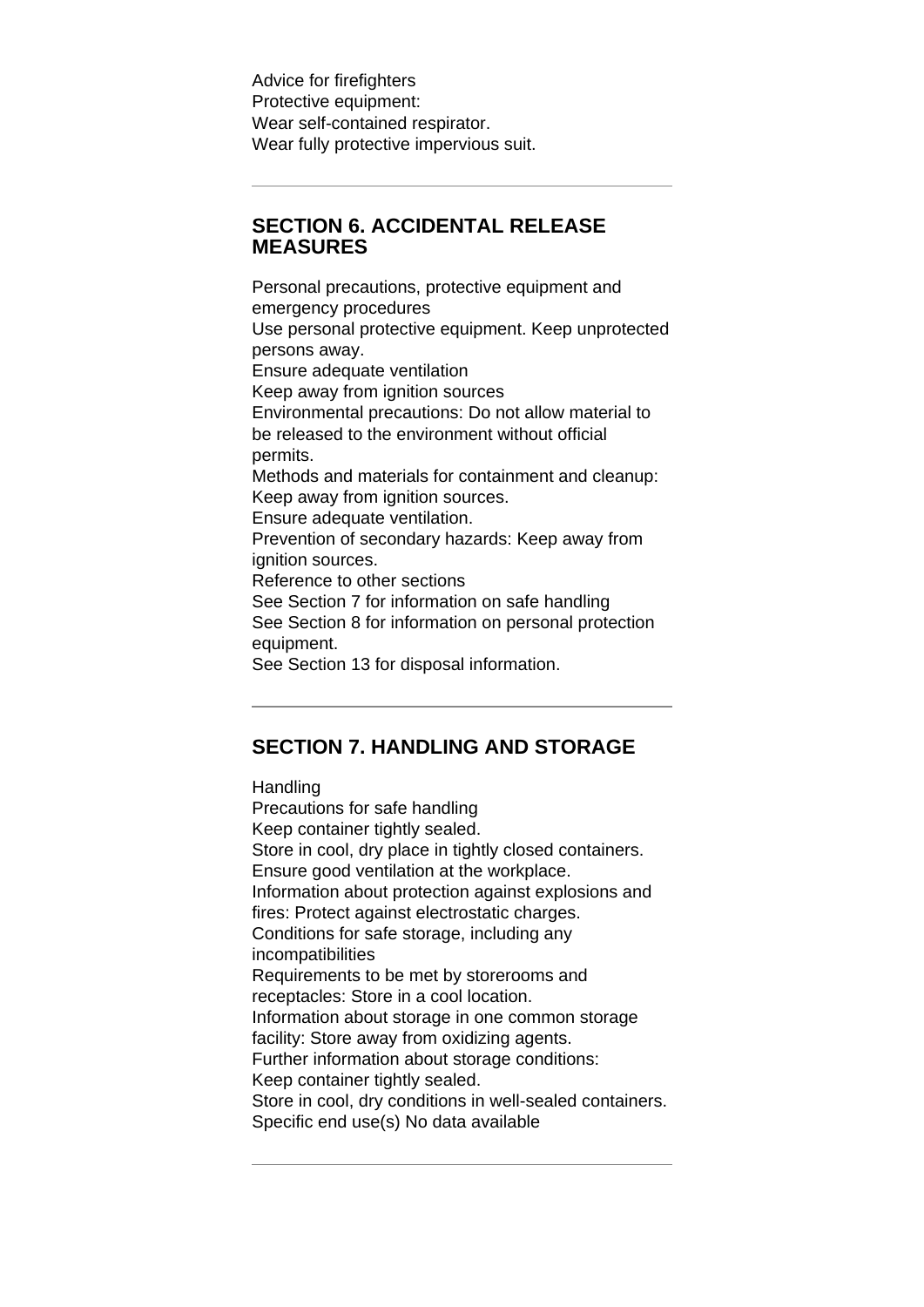#### **SECTION 8. EXPOSURE CONTROLS/PERSONAL PROTECTION**

Additional information about design of technical systems:

Properly operating chemical fume hood designed for hazardous chemicals and having an average face velocity of at least 100 feet per minute.

Control parameters

Components with limit values that require monitoring at the workplace:

12070-12-1 Tungsten carbide (100.0%)

REL (USA) Short-term value: 10 mg/m<sup>3</sup>

Long-term value:  $5 \text{ mg/m}^3$ as W

TLV (USA) Short-term value: 10 mg/m<sup>3</sup>

Long-term value:  $5 \text{ mg/m}^3$ as W

EL (Canada) Short-term value: 10 mg/m<sup>3</sup>

Long-term value:  $5 \text{ mg/m}^3$ 

as W

Additional information: No data

Exposure controls

Personal protective equipment

Follow typical protective and hygienic practices for handling chemicals.

Keep away from foodstuffs, beverages and feed. Remove all soiled and contaminated clothing immediately.

Wash hands before breaks and at the end of work. Maintain an ergonomically appropriate working environment.

Breathing equipment: Use suitable respirator when high concentrations are present.

Protection of hands:

Impervious gloves

Inspect gloves prior to use.

The selection of suitable gloves not only depends on the material, but also on quality. Quality will vary from manufacturer to manufacturer.

Penetration time of glove material (in minutes) No data available

Eye protection: Safety glasses

Body protection: Protective work clothing.

## **SECTION 9. PHYSICAL AND CHEMICAL PROPERTIES**

Information on basic physical and chemical properties Appearance: Form: Powder or solid in various forms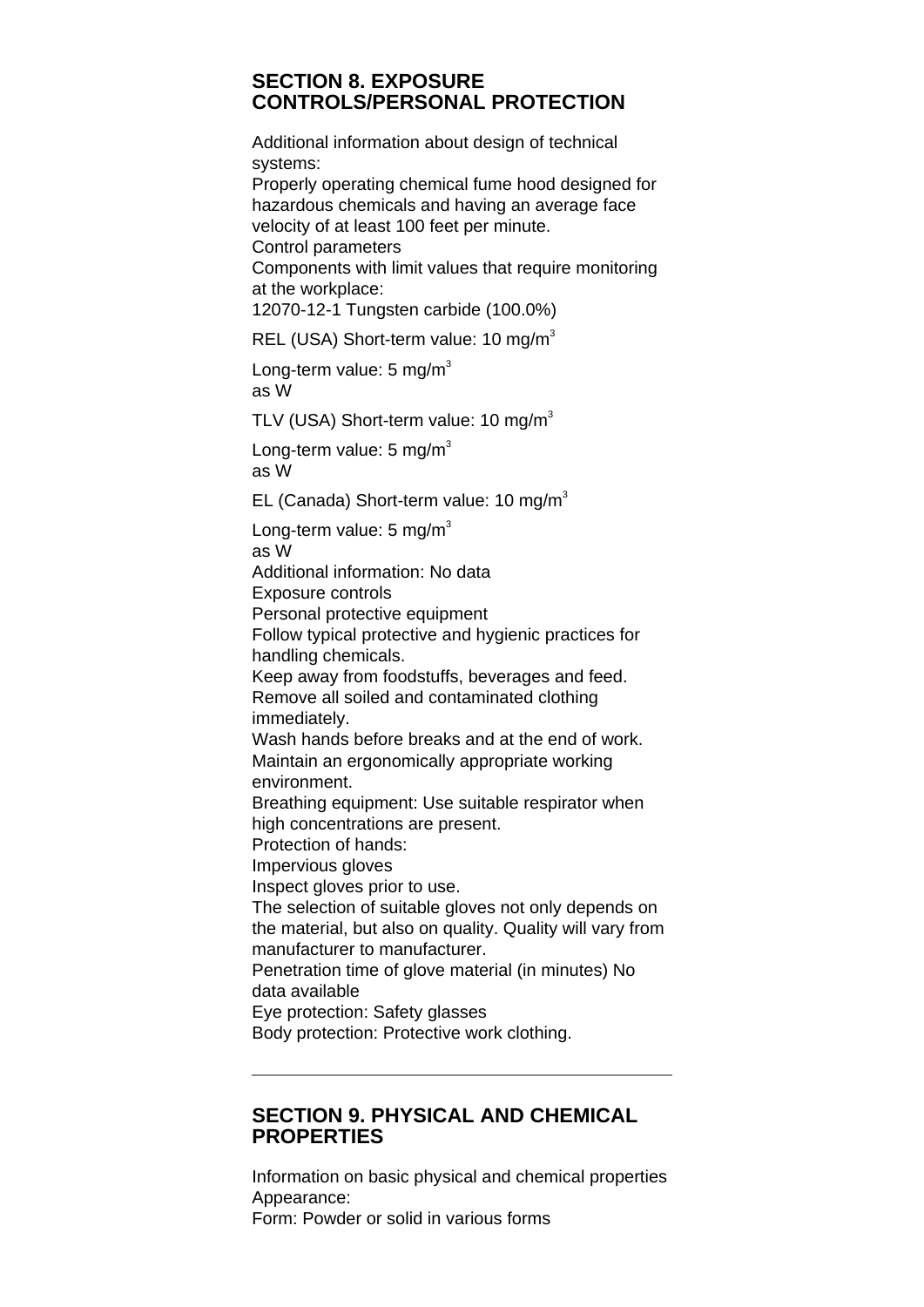Color: Grey Odor: Odorless Odor threshold: No data available. pH: N/A Melting point/Melting range: 2867 °C (5193 °F) Boiling point/Boiling range: 6000 °C (10832 °F) Sublimation temperature / start: No data available Flash point: N/A Flammability (solid, gas) Highly flammable. Ignition temperature: No data available Decomposition temperature: No data available Autoignition: No data available. Danger of explosion: No data available. Explosion limits: Lower: No data available Upper: No data available Vapor pressure: N/A Density at 20 °C (68 °F): 15.63 g/cm<sup>3</sup> (130.432 lbs/gal) Relative density No data available. Vapor density N/A Evaporation rate N/A Solubility in / Miscibility with Water: Insoluble Partition coefficient (n-octanol/water): No data available. Viscosity: Dynamic: N/A Kinematic: N/A Other information No data available

# **SECTION 10. STABILITY AND REACTIVITY**

Reactivity No data available Chemical stability Stable under recommended storage conditions. Thermal decomposition / conditions to be avoided: Decomposition will not occur if used and stored according to specifications. Possibility of hazardous reactions Reacts with strong oxidizing agents Conditions to avoid No data available Incompatible materials: Oxidizing agents Hazardous decomposition products: Carbon monoxide and carbon dioxide Metal oxide fume

#### **SECTION 11. TOXICOLOGICAL INFORMATION**

Information on toxicological effects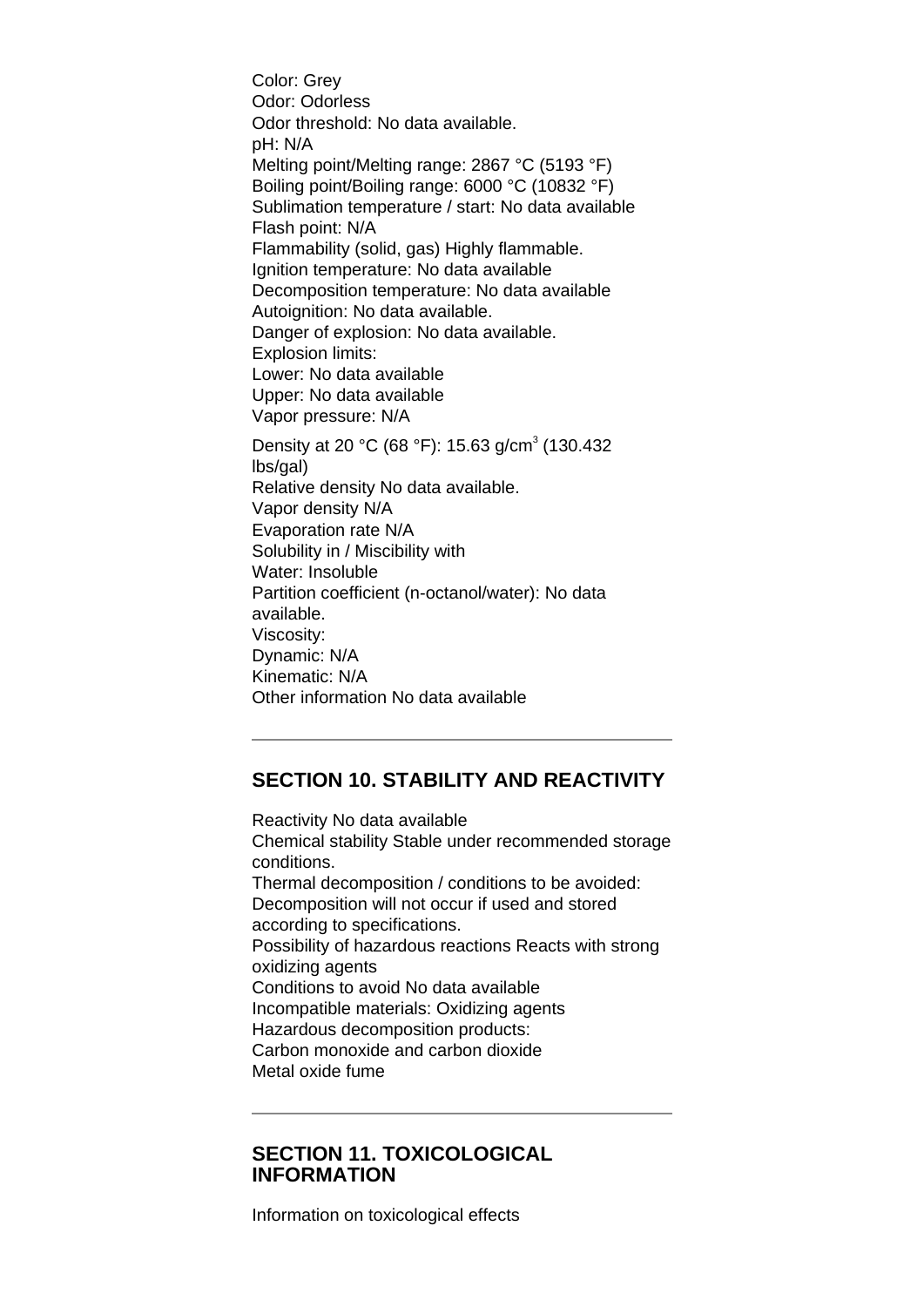Acute toxicity: The Registry of Toxic Effects of Chemical Substances (RTECS) contains acute toxicity data for components in this product. LD/LC50 values that are relevant for classification: No data Skin irritation or corrosion: May cause irritation Eye irritation or corrosion: May cause irritation Sensitization: No sensitizing effects known. Germ cell mutagenicity: The Registry of Toxic Effects of Chemical Substances (RTECS) contains mutation data for this substance. Carcinogenicity: No classification data on carcinogenic properties of this material is available from the EPA, IARC, NTP, OSHA or ACGIH. Reproductive toxicity: No effects known. Specific target organ system toxicity - repeated exposure: No effects known. Specific target organ system toxicity - single exposure: No effects known. Aspiration hazard: No effects known. Subacute to chronic toxicity: No effects known. Additional toxicological information: To the best of our knowledge the acute and chronic toxicity of this substance is not fully known.

## **SECTION 12. ECOLOGICAL INFORMATION**

**Toxicity** 

Aquatic toxicity: No data available Persistence and degradability No data available Bioaccumulative potential No data available Mobility in soil No data available Additional ecological information: Do not allow material to be released to the environment without official permits. Avoid transfer into the environment. Results of PBT and vPvB assessment PBT: N/A vPvB: N/A Other adverse effects No data available

#### **SECTION 13. DISPOSAL CONSIDERATIONS**

Waste treatment methods Recommendation Consult official regulations to ensure proper disposal. Uncleaned packagings: Recommendation: Disposal must be made according to official regulations.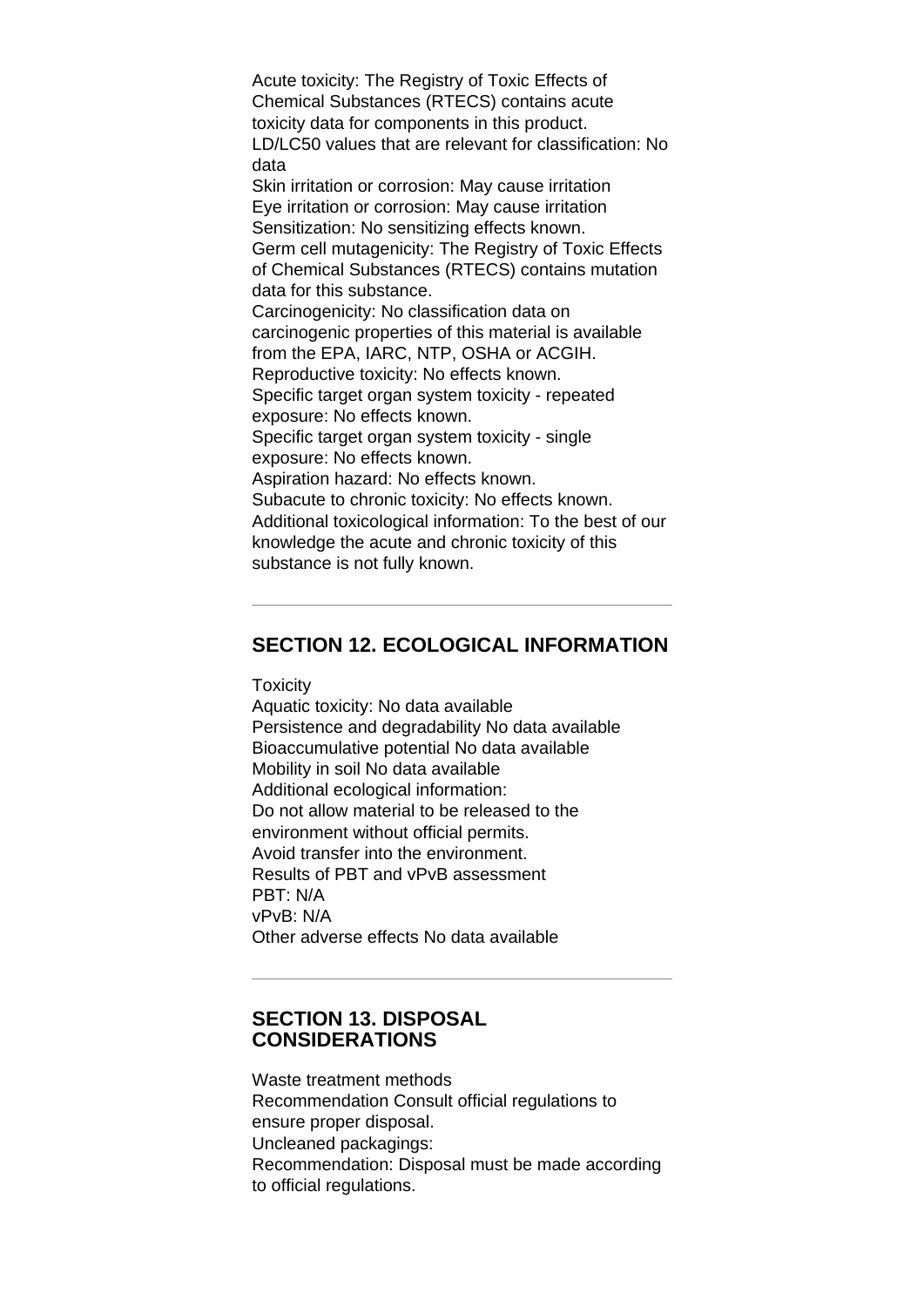#### **SECTION 14. TRANSPORT INFORMATION**

UN-Number DOT, IMDG, IATA UN3178 UN proper shipping name DOT Flammable solid, inorganic, n.o.s. (Tungsten carbide) IMDG, IATA FLAMMABLE SOLID, INORGANIC, N.O.S. (Tungsten carbide) Transport hazard class(es) DOT Class 4.1 Flammable solids, self-reactive substances and solid desensitised explosives. Label 4.1 Class 4.1 (F3) Flammable solids, self-reactive substances and solid desensitised explosives Label 4.1 IMDG, IATA Class 4.1 Flammable solids, self-reactive substances and solid desensitised explosives. Label 4.1 Packing group DOT, IMDG, IATA III Environmental hazards: N/A Special precautions for user Warning: Flammable solids, self-reactive substances and solid desensitised explosives Transport in bulk according to Annex II of MARPOL73/78 and the IBC Code N/A Transport/Additional information: DOT Marine Pollutant (DOT): No UN "Model Regulation": UN3178, Flammable solid, inorganic, n.o.s. (Tungsten carbide), 4.1, III

## **SECTION 15. REGULATORY INFORMATION**

Safety, health and environmental regulations/legislation specific for the substance or mixture GHS label elements, including precautionary statements Hazard pictograms GHS02 Signal word Warning Hazard statements H228 Flammable solid. Precautionary statements P210 Keep away from heat/sparks/open flames/hot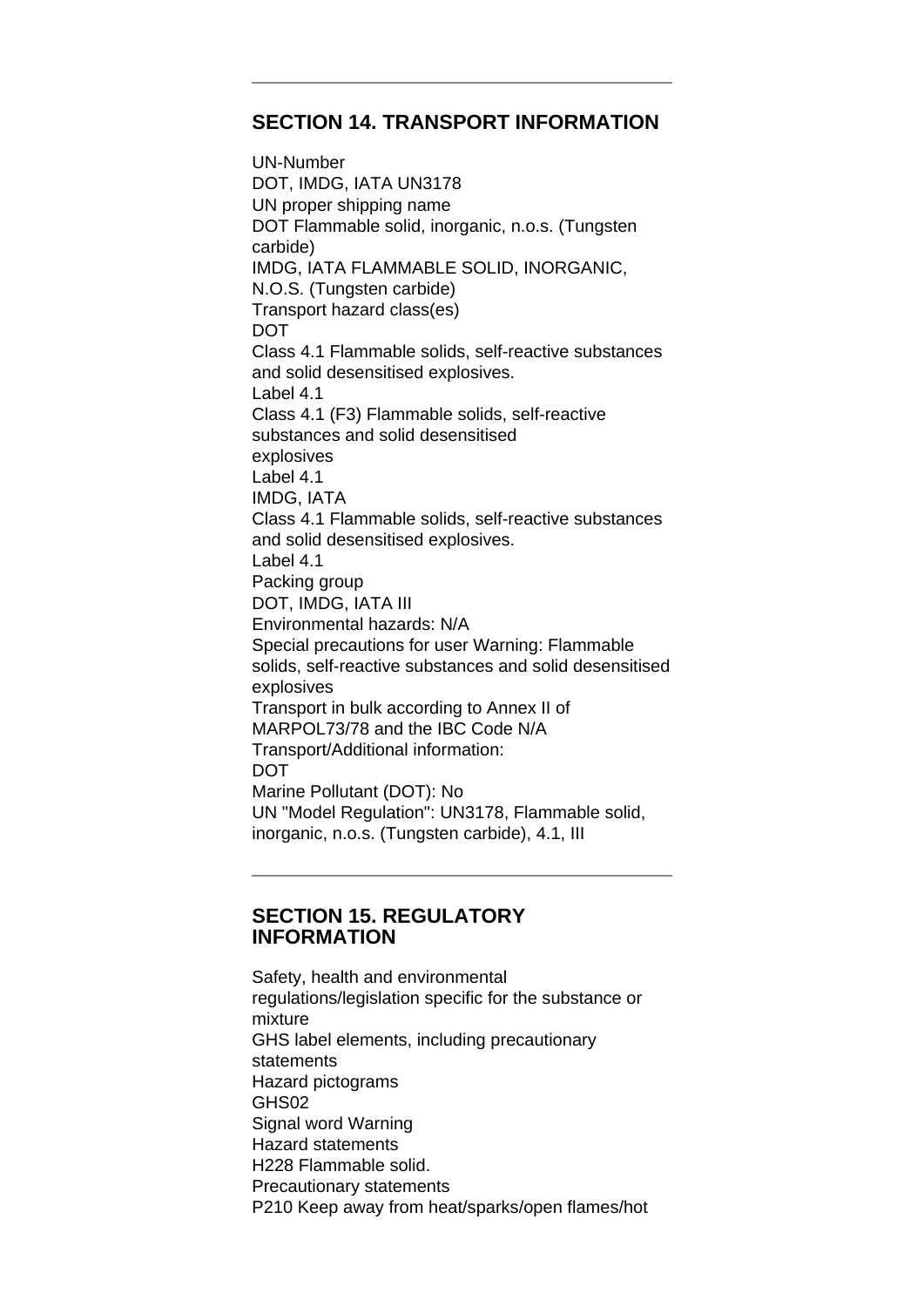surfaces. No smoking. P280 Wear protective gloves/protective clothing/eye protection/face protection. P240 Ground/bond container and receiving equipment. P241 Use explosion-proof electrical/ventilating/lighting/equipment. P370+P378 In case of fire: Use for extinction: CO2, powder or water spray. National regulations All components of this product are listed in the U.S. Environmental Protection Agency Toxic Substances Control Act Chemical substance Inventory. All components of this product are listed on the Canadian Domestic Substances List (DSL). SARA Section 313 (specific toxic chemical listings) Substance is not listed. California Proposition 65 Prop 65 - Chemicals known to cause cancer Substance is not listed. Prop 65 - Developmental toxicity Substance is not listed. Prop 65 - Developmental toxicity, female Substance is not listed. Prop 65 - Developmental toxicity, male Substance is not listed. Information about limitation of use: For use only by technically qualified individuals. Other regulations, limitations and prohibitive regulations Substance of Very High Concern (SVHC) according to the REACH Regulations (EC) No. 1907/2006. Substance is not listed. The conditions of restrictions according to Article 67 and Annex XVII of the Regulation (EC) No 1907/2006 (REACH) for the manufacturing, placing on the market and use must be observed. Substance is not listed. Annex XIV of the REACH Regulations (requiring Authorisation for use) Substance is not listed. Chemical safety assessment: A Chemical Safety Assessment has not been carried out.

#### **16. OTHER INFORMATION**

Safety Data Sheet according to Regulation (EC) No. 1907/2006 (REACH). The above information is believed to be correct but does not purport to be all inclusive and shall be used only as a guide. The information in this document is based on the present state of our knowledge and is applicable to the product with regard to appropriate safety precautions. It does not represent any guarantee of the properties